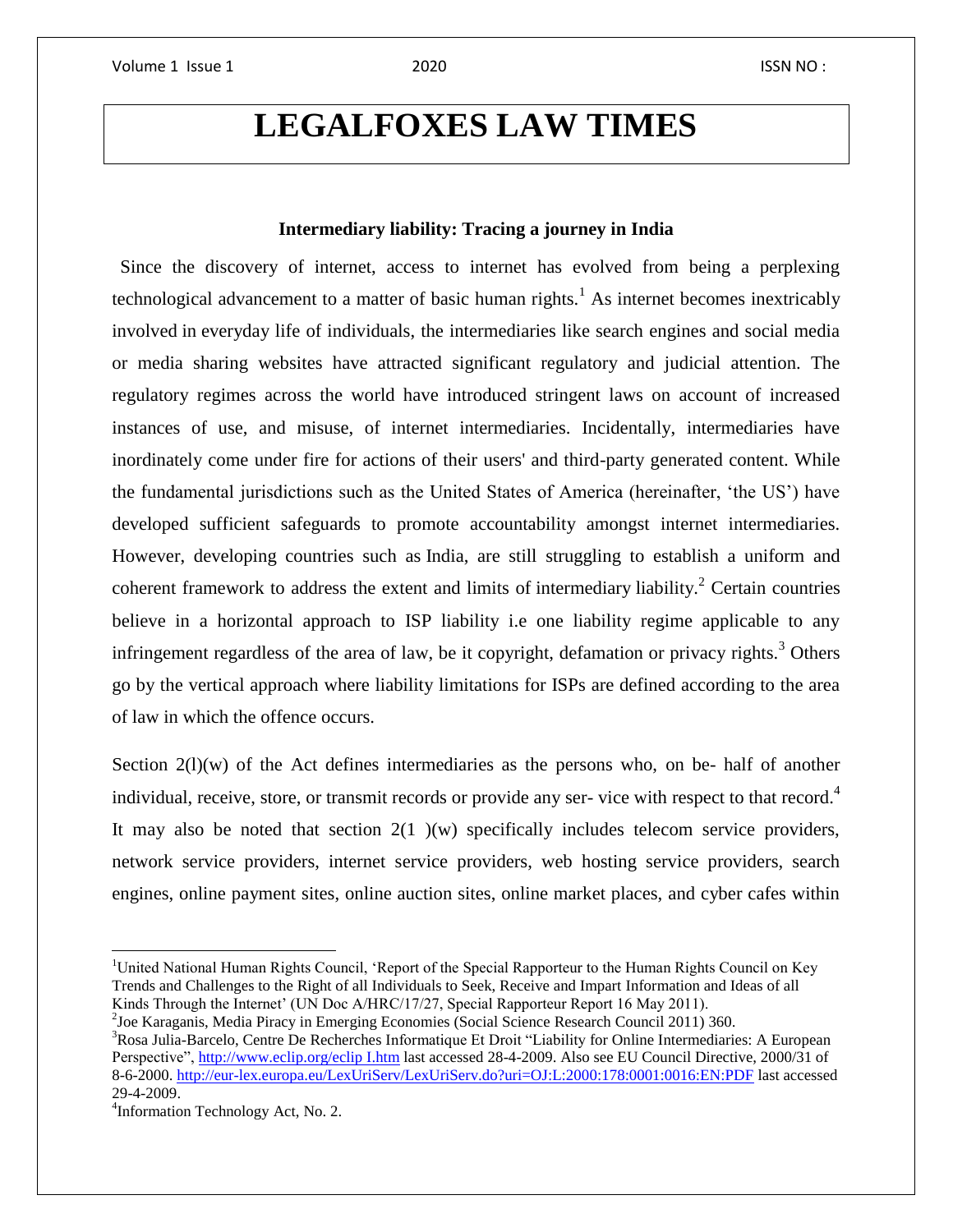$\overline{\phantom{a}}$ 

the definition of intermediaries.4 Social networking sites also fall within the definition of intermediaries.<sup>5</sup>

Under Indian Laws the liability of ISPs is governed by the Information Technology Act  $2000^{\frac{55}{}}$  $2000^{\frac{55}{}}$  $2000^{\frac{55}{}}$ . Section 79 of the said legislation deals with conditions where the intermediaries are exempt from liability. Since the provision applies to all forms of intermediaries and it also applies to all ISPs. It precludes liability towards the ISP for any information hosted by it. However, in order to get the benefit of this section, the ISPs have to be fulfil some conditions. These conditions have been divided into three parts. The Act extends "safe harbor protection" only to those instances where the intermediary merely acts a facilitator and does not play any part in creation or modification of the data or information. The provision also makes the safe- harbor protection contingent on the intermediary removing any unlawful content on its computer resource on being notified by the appropriate Government or its agency or upon receiving actual knowledge.<sup>6</sup>

The first part of clause (a) states that as long as the ISP only acts as a means by which the infringer gets access to the communication system it would not be liable. In turn this section protects the ISPs from direct/strict infringement. It essentially means that as long as the ISP acts as a passive observer and does not take active part in the infringement, it is not liable. The second clause (b) further provides three conditions. Firstly, they cannot initiate the transmission. Secondly, it cannot choosewho it would give the information to."

Thirdly, the ISP has to transmit the information as it without making any modification. All the aforementioned conditions that limit the liability of an ISP were added through the 2006 amendment in the IT Act.

The third condition that was added in 2008 included the concept of due diligence in the Act. This has been added as Section 79(2)(c). According to it an intermediary, in order to prevent itself from being liable has to observe the standard of 'due diligence' while discharging its functions. Furthermore, the intermediary is liable to follow all guidelines as are prescribed by the central government.

<sup>&</sup>lt;sup>5</sup>K.N. Govindacharya v. Union of India, ia, WP(C) 3672/2012 and CM Nos. 7709/2012, 12197/2012 & 6888/2013. 6 http://www.rna-cs.com/liability-of-intermediaries-under-information-technology-act-2000/#\_ftn1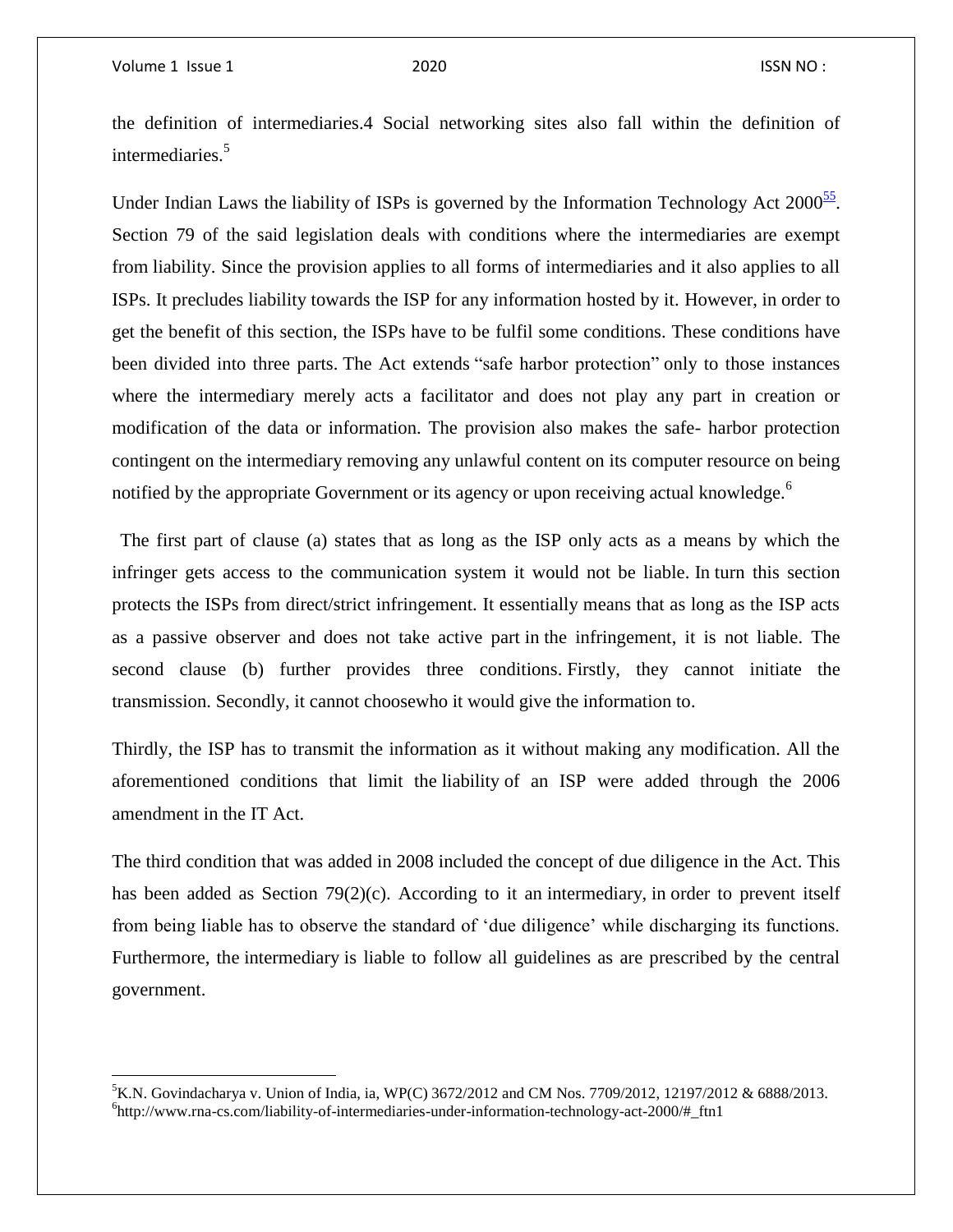"However, Due Diligence has not been defined anywhere and for the understanding of the same it is imperative to look at the case of *Avnish Bajaj v. State*<sup>7</sup> . In this case ['bazee.com'](http://bazee.com/) carried a listing which offered for sale a video clip, shot on a mobile phone, of two children of a school in Delhi indulging in an explicitly sexual act. The petitioner who was the Managing Director of the website pleaded the Delhi High Court to annul his criminal prosecution. The website provided an online platform or market where a seller and a buyer could interact. The seller in the present case was a person named Ravi Raj. Though he had uploaded the video in the category of e books, bazee.com had enough means of control to filter it. Before the sale could actually be deactivated eight clips had already been sold. Even though there were newspaper reports of such listings on their website, 'bazee.com' did nothing to take the video clip off. Moreover, for each sale transaction, they used to get Rs. 3 as commission. Thus, the court held that due diligence was not exercised. The court held that there was a prima facie case against the petitioner and hence all criminal charges against him could not be annulled.

This judgment shows us that due diligence is a minimum standard which an ISP has to comply with in order to limit itself from liability.The interpretation of the phrase in the Avnish Bajaj case shows us that it means a reasonable standard of care which an ordinary ISP under normal circumstances is bound to maintain.

The '*due diligence*' provision in the IT Act precludes the complete limitation on the liability. In *Maqbool Fida Husain v Raj Kumar Pandey*<sup>8</sup> , in which an allegedly obscene painting was offered for sale over the internet, the DHC reasoned that since the test to determine obscenity under both the IT Act as well as the IPC was similar, it was 'necessary to understand the broad parameters of the law laid down by the courts in India, in order to determine obscenity. This judgment of the SC gives welcome relief to intermediaries. The SC, in reaffirming the principle of *generalia specialibus non derogant*, held that in cases of obscenity appearing on the web, once the criminal act had a nexus with the electronic record, the provisions of the IT Act, particularly the safe harbour principle under Section 79, could not be ignored.<sup>9</sup>

 $\overline{a}$ 

<sup>7</sup>*Avnish Bajaj* v. *State*, (2008) 150 DLT 769.

<sup>8</sup> 2008CriLJ4107

<sup>&</sup>lt;sup>9</sup>The Bazee.Com Saga Unravelled: Supreme Court Clarifies Intermediary Liabilities For Hosting Obscene Content; [http://www.nishithdesai.com/information/news-storage/news-details/article/the-bazeecom-saga-unravelled-supreme](http://www.nishithdesai.com/information/news-storage/news-details/article/the-bazeecom-saga-unravelled-supreme-court-clarifies-intermediary-liabilities-for-hosting-obscene.html)[court-clarifies-intermediary-liabilities-for-hosting-obscene.html](http://www.nishithdesai.com/information/news-storage/news-details/article/the-bazeecom-saga-unravelled-supreme-court-clarifies-intermediary-liabilities-for-hosting-obscene.html)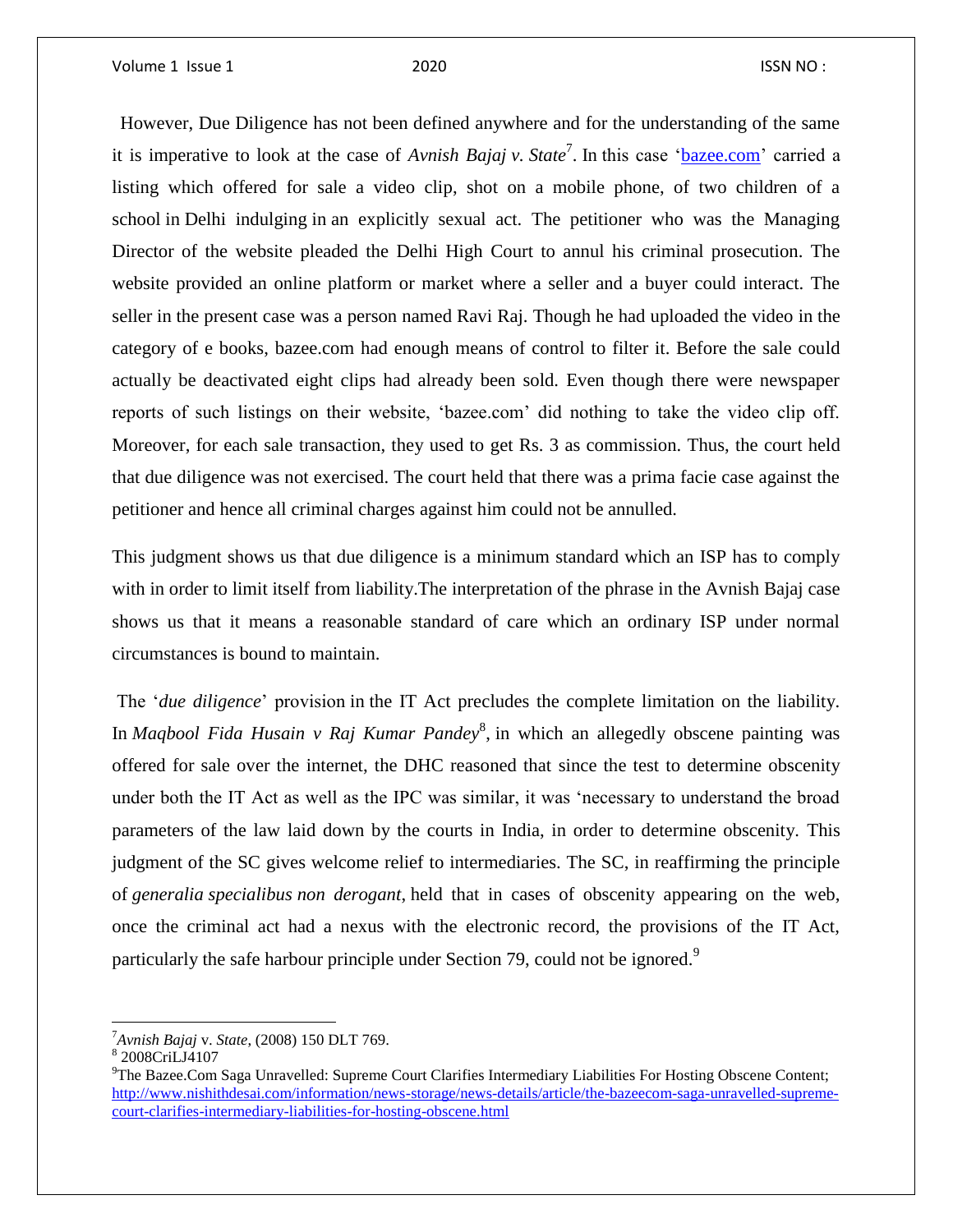In*Google India Pvt. Ltd. v. M/S Visaka Industries Ltd*<sup>10</sup>, where defama- tory materials regarding Visaka and certain leading political persons were posted on Google, Visaka filed a criminal complaint against Google for criminal conspiracy (i.e., conspiring with the author of the posts to defame Visaka). Google argued that it is a service provider that allows users to upload content; therefore, Google is an intermediary that is not liable for the content. The High Court of Andhra Pradesh held that Google did not remove the defamatory materials in spite of being notified regarding their existence. Therefore, Google cannot claim any exemption under section 79.

the Delhi High Court in the Super Cassettes Industries Ltd vs Myspace  $Inc<sup>11</sup>$  case readily interpreted analysis of Section 79 of the it Act and related rules enacted due diligence as a mandatory requirement by stating that "The under the it Act. use of the wordings 'or' between (a) and (b) makes them dis junctive, although (c) has to coexist with (a) or (b) whichever is applicable.

The new safe harbour provision incorporated in Section 79 has brought India closer to international standards on intermediary liability. It is well-recognised that Section 79 is based on the European Union Directive on Electronic Commerce<sup>12</sup> ("EU E-commerce Directive"<sup>13</sup>). In *Nirmaljit Singh Narula v. Indijobs at Hubpages.com*<sup>14</sup>, certain defamatory materials regarding a spiritual guru were posted on a website; the website failed to remove the materials despite a request to do so. The Delhi High Court held that the website was required to remove the objectionable content and by refusing or failing to do so, it violated Rule 3(4) of the Rules. Therefore, the website was not protected under Section 79 of the Act.

Therefore, things may be changing again. In a speech in the Rajya Sabha on July 26, 2018, India's minister for electronics and information technology Ravi Shankar Prasad (he also holds the law and justice portfolio) made a statement on the issue of "rising incidents of violence and

 $\overline{\phantom{a}}$ 

<sup>&</sup>lt;sup>10</sup>2011 Cri. P. No. 7207 of 2009 (High Court of Andhra Pradesh

 $11$  MIPR2on (2)303 (Delhi High Court, 29 July 2011).

<sup>&</sup>lt;sup>12</sup>Directive 2000/31/EC of the European Parliament and of the Council on certain legal aspects of information society services, in particular electronic commerce, in the Internal Market (Directive on electronic commerce), 8 June 2000, viewed on 29 October 2013 (http://eur lex.europa.eu/LexUriServ/LexUriServ.do?uri =OJ: L:2ooo:i78:oooi:ooor:EN:PDF)

<sup>&</sup>lt;sup>13</sup>See Report of the Expert Committee, Department of Information Technology (2005): "Proposed Amendments to the Information Technology Act 2000.

 $14(2012)$  50 PTC 320 (Delhi High Court).